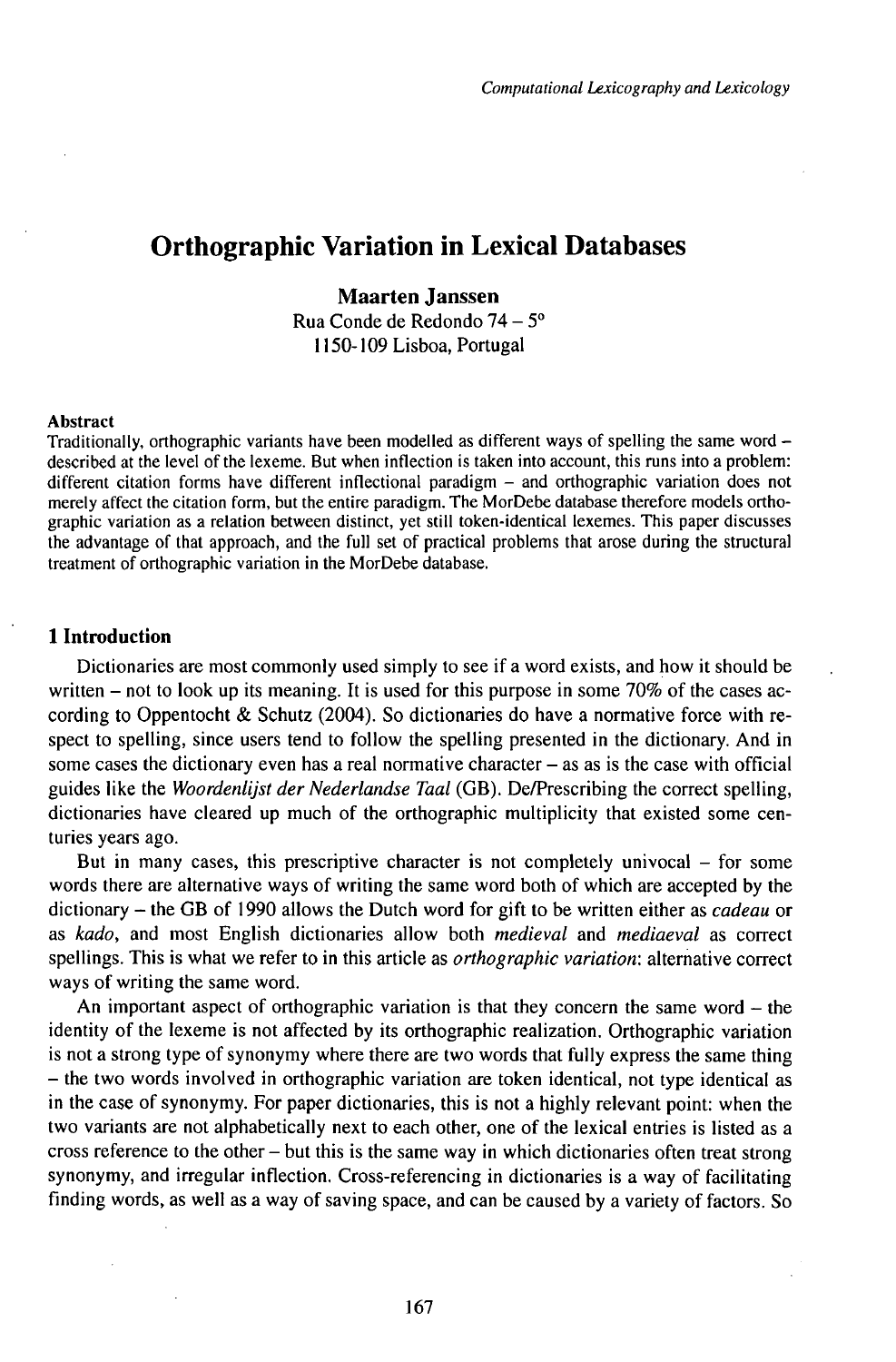from the perspective of traditional dictionaries, the exact status of orthographic variants is not very relevant.

But for the design of lexical databases the issue of token-identity of orthographic variants is more crucial - especially in the case of highly structured lexical databases. If the database makes a distinction between a lexeme and meaning, then in the case of synonymy, the things that should be related are the meanings, whereas in the case of orthographic variation, the cross-reference should be made at the level of the lexeme itself - the two lexemes have to be treated as one.

This paper will focus on the problem of the interaction between inflection and orthographic variation, and discuss some smaller problems of a more practical nature, and their solution within the MorDebe database. Most of the examples in this paper are also taken from the MorDebe database, and are hence Portuguese examples.

# **2 Inflection and Orthographic Variation**

Since orthographic realization does not alter the identity of the word, variation should be seen as a phenomenon *within* the "word". We say that the same word *medieval* can also be written as *mediaeval.* This is why most lexical databases treat variation within the lexical entry – the Göteborg Lexical Database lists spelling variants as part of the formal characterisation of the lemma, the Pronunciation Lexicon Specification (Baggi, *unpublished)* a single lexeme can have more than one grapheme. The matter of orthographic variation gets very little attention, since it is seen as non-problematic. However, this is only true as long as inflection is not taken into account.

Since orthographic variation relates to orthography, it is strongly related to word-forms, since word-forms are the entities that are written down, not the lemmas. It is the word-forms that can be written in different ways in some cases  $-$  in Portuguese, the 1st person singular present tense indicative of *ouvir* (hear) can be written either as *ouço* or as *oiço.* Both forms are independently a correct form of *ouvir.* From the perspective of representation, there is very little that distinguishes this othographic variation from other types of inflectional variation - such as the fact that the past tense of the Dutch verb *waaien* (to blow) can either be produced regularly *{waaide),* or irregularly *{woei).* There are simply two ways of writing the same form.

In the same manner, we could say that the word-forms *kados* and *cadeaux* are two different realisations of the same inflectional form of the lexeme *kado,* where there are also two form of the singular: *kado* and *cadeau.* But in the case of *kado* there is a problem: since all fóur forms are independently the plurals and singulars of a single lemma, they are all linked in the same fashion. And this would come down to saying that *kado* and *cadeaux* are the singular and plural form of each other.

In <sup>a</sup> sense, we could say that *cadeaux* is the plural of *kado* - in the sense that *cadeaux* is <sup>a</sup> possible form of the plural, the corresponding singular of which has a form *kado.* But in that case, we should say that *kado/cadeaux* is the plural of the singular *kado/cadeau.* And that in turn would imply that the inflected form itself is an abstract entity, which can have various orthographic realisations. To get to the actual written form, we would need to stipulate an ad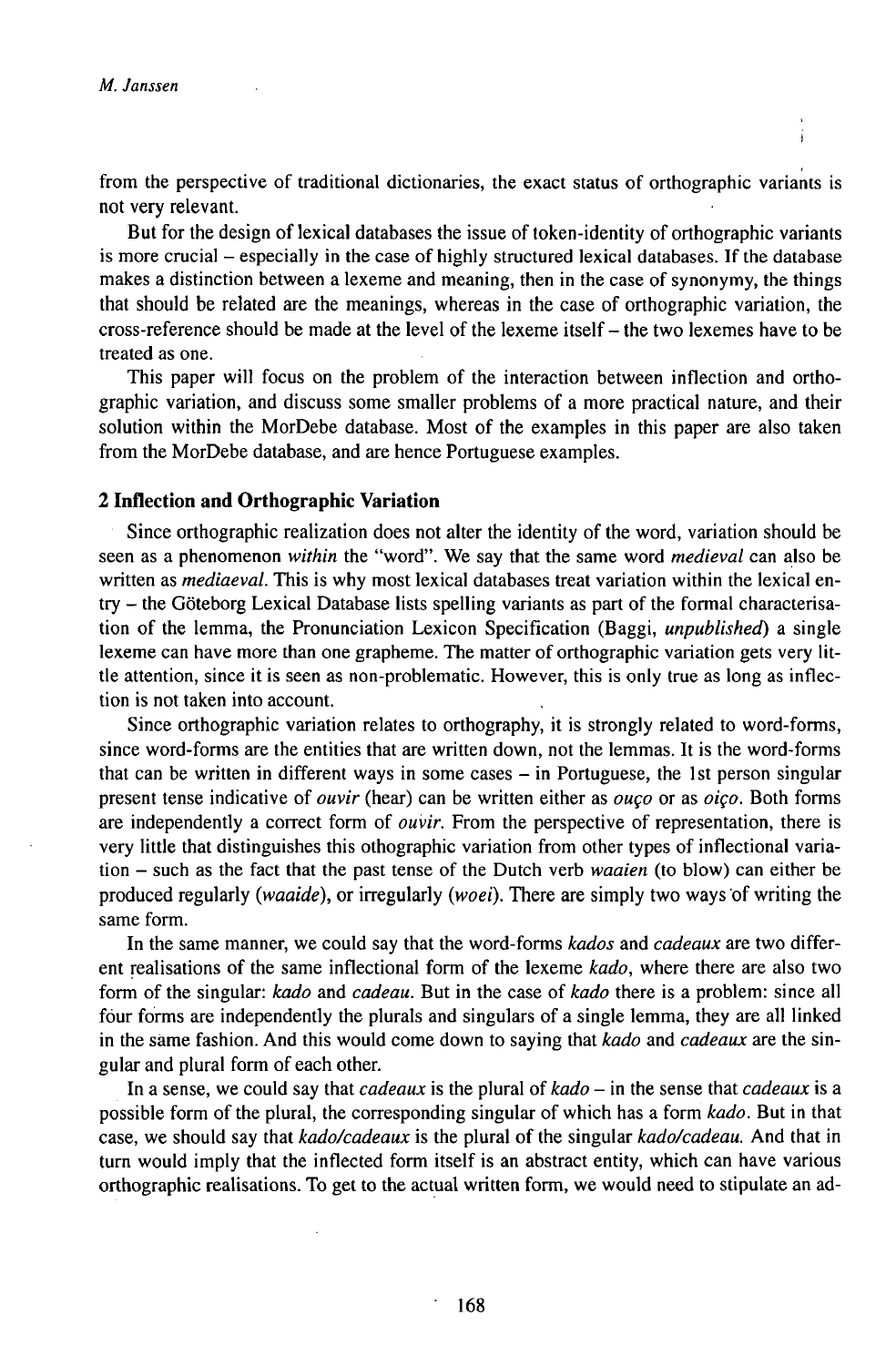ditional level below the inflected forms. Apart from this, this would create the need to say that the citation form of this dual orthography paradigm is *kado/cadeau* - which would at best complicate the status of citation forms.

Adifferent solution would be to say that there is a single lexeme *kado* has two associated inflectional paradigms - the citation forms of which are resp. *kado* and *cadeau.* But in that solution, we would also have to adopt a 3-layered structure: on the top, there is the lexeme, below which are the inflectional paradigms, represented by their citation form, and below that are the actual word-forms. In order to avoid this, orthographic variations in MorDebe are in fact modeled as separate lexeme, with a strong relation between them.

## *2.1 Orthographic Variation in MorDebe*

MorDebe is a large-scale database of lexical information  $-$  with an emphasis on inflectional morphology. The database basically consists of a two-table structure – one table containing the lemmas with their grammatical class and citation form, the other table containing the inflected forms with their orthography and their inflectional form. Every word-form is linked to a single lemma, and the full set of inflectional forms related to a lemmas providing its inflectional paradigm.

The way variation is treated within this structure is as follows: when there is orthographic variation within an inflectional paradigm, there are two competing inflectional forms, both linked with to the same lemma with the same inflectional coding. As an example: both *oiço* and *ouço* occur in the table of inflectional forms, and both are linked to the lemma *ouvir* as its *presIndJs -* first person singular present indicative. But when the variation is at the level of the lemma, there are two distinct lemmas in the main database, each of which has a full inflectional paradigm.

In the latter case, the fact that the two lemmas are in fact variation of the same lexeme, the two entries in the database are linked by means of a relation *alt,* which explicitly models the fact that these two lemmas are in fact token-identical. The relation between the two orthographic variants is assymetric: one of the entries will function as the main entry, the other as a variant. The status as main entry can be due to the fact that it is the preferred spelling (as in the case of *cadeau),* or in the absence of a prefered spelling it is the most prominent in terms of frequency. The secondary entries do not need to be adorned with grammatical or semantic information since they inherit these from the main entry.

In some cases, there is more than one secondary form, as in the extreme case of the Portuguese *luzencu* (glow-worm, *regional),* which can also be written as *luzincu, luzecu, luzicu,* or *luze-cu.* Because of the assymetry of the *alt* relation, we do not need the full set of 10 possible relations between these forms, but all secundary spellings are only linked to the main entry. This is very similar to the solution adopted in many dictionaries, where all secondary entries refer to a single main entry.

The fact that the relation by which orthographic variants are linked in MorDebe (alt) models token-identity is not an inherent feature of the relation, but an interpretational matter. In fact, the same structure is used to model inherent inflections: in Portuguese, many grammar books describe the variation between the male and female forms of nouns (such as *gato* - cat/tomcat and *gata* - she-cat) is seen as inflectional rather than derivational. But other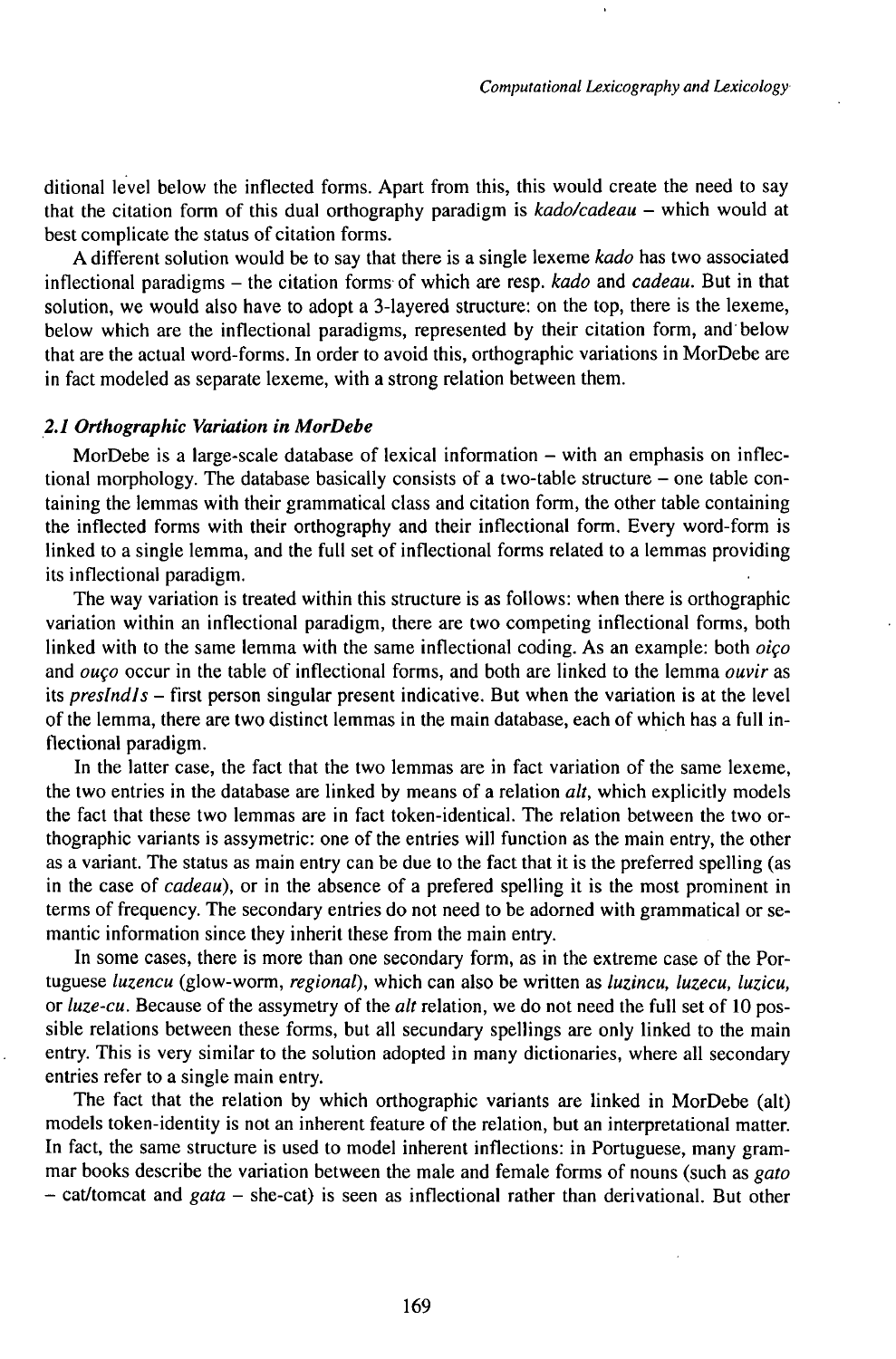sources quote it as a derivational relation. Also in these cases, the male and female inflectional paradigms are listed as separated entries, linked by a relation fem. And the same is done in other cases that are somehow between derivation and inflection such as *aum* for aumentative forms, *dim* for diminutive forms, *s0* for deverbal nouns, *sOa* for deadjectival nouns, etc. (Janssen, 2005).

# **3 Practical Problems**

This section will discuss some problems of a more practical nature, which are the kind of problems that have to be dealt with when taking orthographic variation serious in the design of a lexical database. Along with these problems it will present the way these problems are dealt with in the MorDebe database.

#### *3.1VariationandNormativity*

As said in the introduction, dictionaries are up to a large degree normative with regard to orthography. Although the dictionary will often only try to reflect the correct spelling of the language, the general public uses the dictionary to verify how words should be written, hence assigning a normative role to the dictionary. Therefore, dictionaries should not contain words that are considered badly spelled.

But although MorDebe does pretend to be useable as an orthographic guide, it is by design intended to be a multi-purpose database. And leaving out bad spellings is not a good solution from every perspective. To take a concrete example, the fact that in Dutch the word *gazelle eye* had to be written like *gazelleoog* until 1995, after that as *gazellenoog,* but since 15-10-2005 again as *gazelleoog* (according to the changing official spelling in GB) changes the way the word will have to be written in new official texts, but it does of course not change existing texts. Similarly, you will find the word *kado* in Dutch texts (both old and new) even though it is no longer considered a correct spelling. Therefore, for a user looking for the meaning of a word he encountered, it would be helpful to be able to find these words in the dictionary even though they are not considered correct (anymore).

So MorDebe faces two incompatible desires: on the one hand the need to incorporate only correctly spelled words in order to be able to inform the users about the correct spelling of words – and on the other hand the desire to inform the user about any word he encounters in a text independently whether it is considered (fully) correctly spelled at that time. To solve this problem, MorDebe introduces the notion *oigraded variation.* When linking a word as an orthographic variant of another, it is classified either as a fully equivalent variant, or as a non-preferred variant, or even a not or no longer correct variant. This solution is similar to the way infrequent or non-prefered words are listed in for instance the Houiass (2003) dictionary. In the interface, the correct variants will be indicated in both direction, but non-preferred variants will only refer to their preferred spelling, not the other way around.

## *3.2 ReguUir Variation and Dialect*

Portuguese, like English, is a language with a dual orthographic standard: the orthographic rules in Brasil differ slightly from those used in Portugal, Timor, and the African countries (Angola, Moçambique, Säo Tomé, Cabo Verde). There are four major different between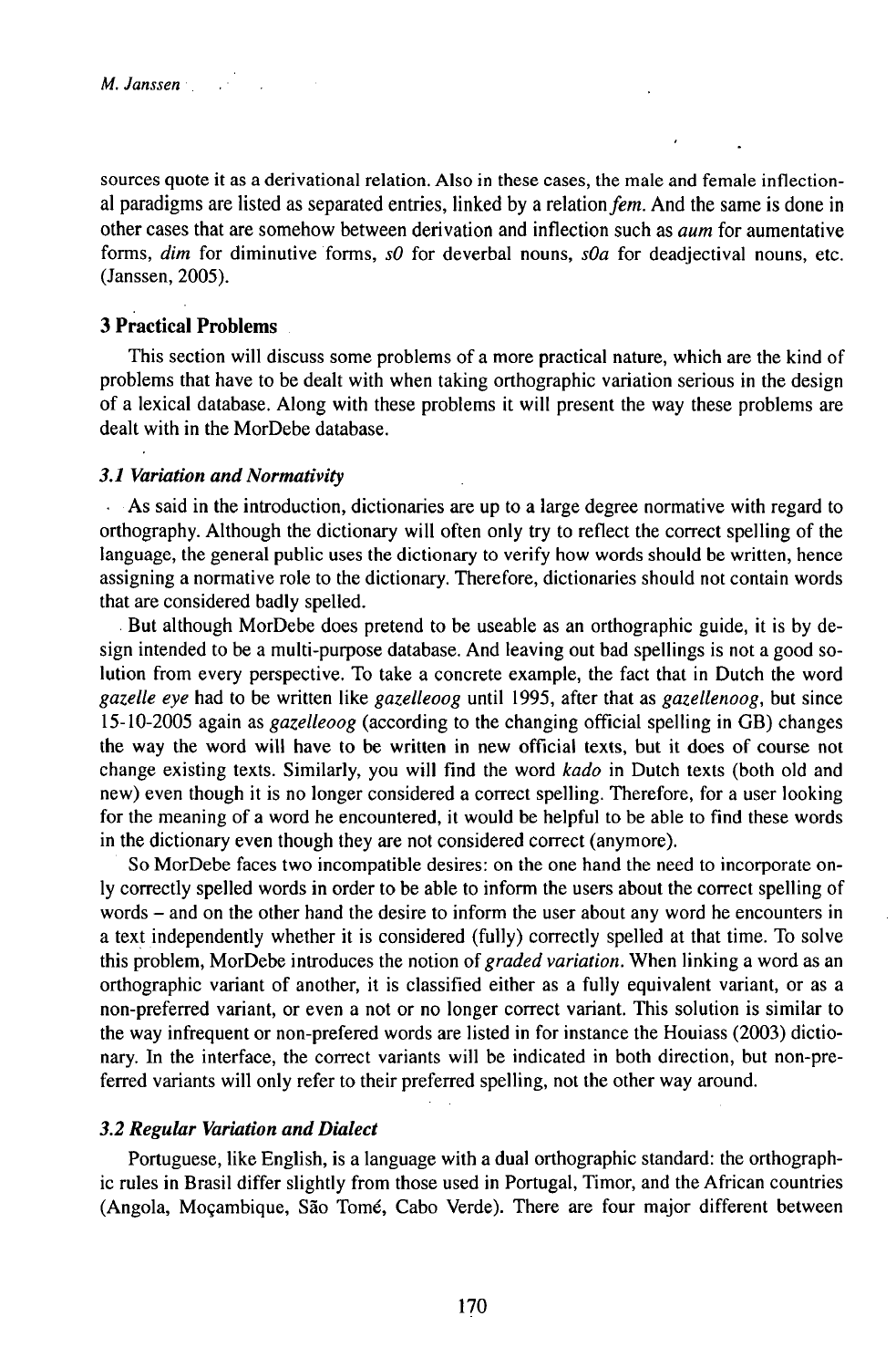Brasilian Portuguese (PB) and what is most often called European Portuguese (PE): firstly, PB graphically marks the difference between a *u* following a *q* or *g* where the *u* is pronounced as a [w] and where it is not pronounced by mean of a diaeresis on the  $u$  in the former case. So PB writes *delinquir,* where PE has *delinquir.* Secondly, PB drops the *c, p,* and *m* in front of a f, c, or n where the *c/t/m* is not pronounced: *elétrico* vs. *eléctrico, açâo* vs. *acçào.* Thirdly, PB graphically indicates the nasal *o* or *e* in front of an *m* or *n: acròmico* vs. *acrómico.* And finally, PB has a stress mark in tritongues *eio* and *aio: açotéia* vs *açoteia.*

The problem with these dialectic variations is that they do not present cases in which both orthographic realisations are correct in identical circumstances, but where the correct orthography depends on the dialect used: one will only be correct in a text written in PB, the other only in PE. For this reason, these dialectically dependent orthographic variations are modelled using a distinct relation. This allows providing the correct information to the user: if the user is looking for PE spelling, the interface will refer from the PB word to its correct PE spelling – mentioning that this is the PB variation of the word. But in the other direction, the interface will not refer from the PE spelling to the (incorrect from the user perspective) PB spelling.

#### *3.3 Meaning-dependent variation*

A good argument in favour of the view that orthographic variation is a lexeme-based phenomenon and not a string-based phenomenon is the fact that orthographic variation can be meaning dependent: the Portuguese word *camareiro* is an orthographic variation ofthe word *camaroeiro* (shrimp fisher) - which <sup>a</sup> derived from the word *camaräo* (shrimp). But there is a homonym *camareiro* (chamberlain), derived from *câmara* (room), which does not display this variation. The noun *loura* (blond woman) can also be written as *loira,* but only the homonym *loura* (burrow) can be written as *lura* as well.

The cases above are all clear cases of homonymy  $-$  but there are also cases in which the orthographic variation only appears with certain meanings of a word  $-$  even though such cases are always marginal. The word *leader* as a loanword in Portuguese is written only as *líder* these days – even though dictionaries still accept *leader*. But the word *leader* is basically only used as a technical term. The word *carácter* in its meaning of the character of a person can only be used in that form, but although not accepted (yet) by the dictionary, it starts being used as *caracter* when a printed character is meant. The variation *cousa* for *coisa* (thing) is slightly archaic – and in its popular use for sexual organ it will never be used as *cousa.*

#### **4 Conclusion**

In this paper I hope to have shown that modelling orthographic variation of words not in the traditional way as a lexeme-internal phenomenon, but as a relation between different lexical entries with distinct inflectional paradigms is the most coherent and intuitively plausible way of treating variation in lexical databases. This not only from a theoretical perspective, but form the perspective of its application in a large-scale lexical database project  $-$ MorDebe.